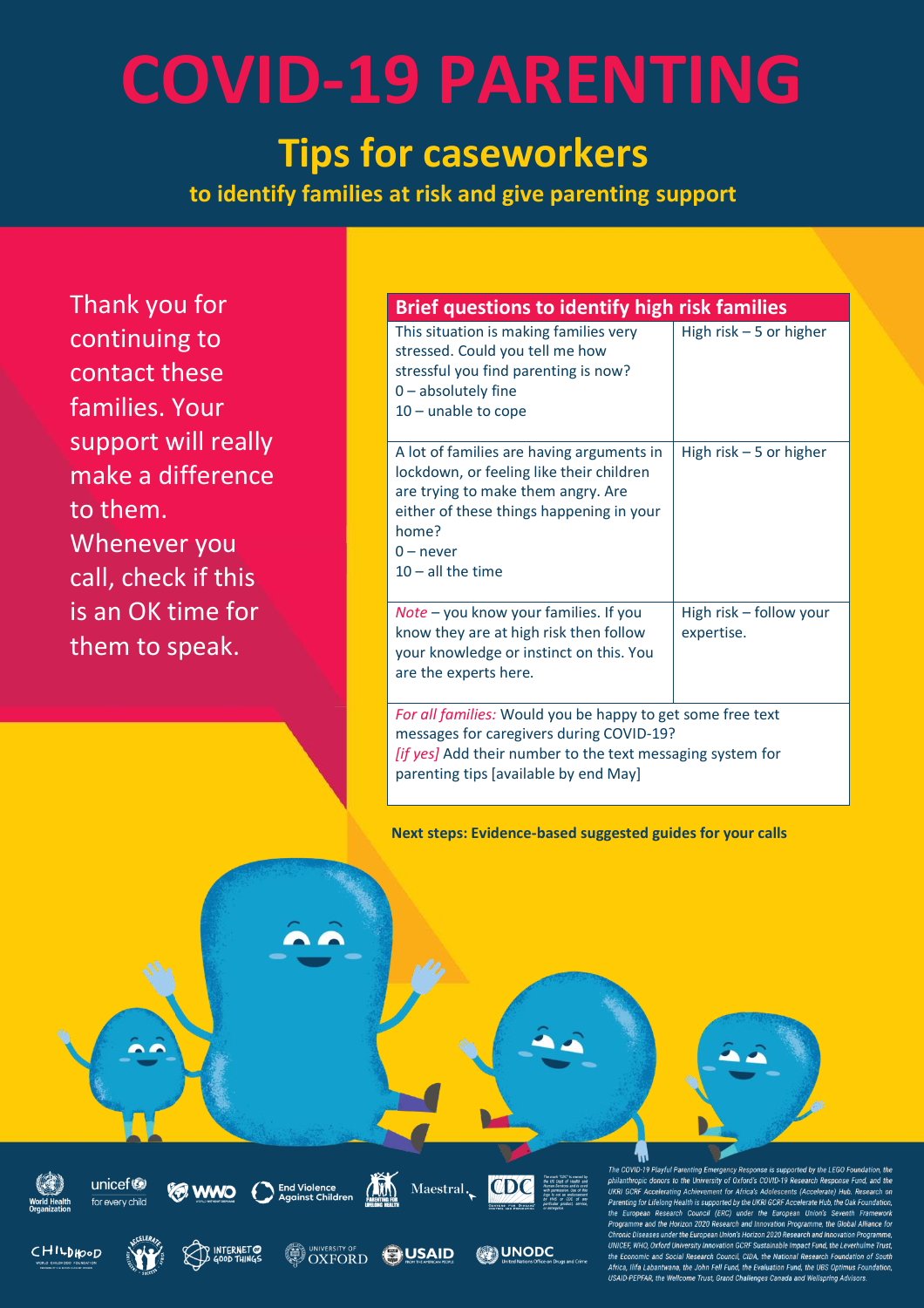**Tips for caseworkers**

**For caseworkers: You deserve praise! Thank you for continuing to support families in need, even in these difficult times. You are heroes.**

| Call 1                                  |                                                                                                                                                                                                                                                                                                                                                                                                                                                                                                                                                                                                                                                       |
|-----------------------------------------|-------------------------------------------------------------------------------------------------------------------------------------------------------------------------------------------------------------------------------------------------------------------------------------------------------------------------------------------------------------------------------------------------------------------------------------------------------------------------------------------------------------------------------------------------------------------------------------------------------------------------------------------------------|
| <b>New tip:</b><br><b>Take a pause</b>  | Taking a pause helps when you are feeling very stressed or angry with your children/teenagers.<br>If you feel you might shout or hit, move away from them and take five deep breaths in and out, in<br>and out. [Some people like to sing a song - such as a gospel song - in their heads when they do<br>this]. Millions of people find this helps a lot. Try it once today and see if it helps you!                                                                                                                                                                                                                                                 |
| Call 2                                  |                                                                                                                                                                                                                                                                                                                                                                                                                                                                                                                                                                                                                                                       |
| <b>Asking about</b><br>the last tip     | Were you able to take a pause with five deep breaths? Did it help?<br>[if yes] Well done to you! You should be really proud of yourself!<br>[if no] Why was this difficult? Can we solve this together?<br>[Prompts: help them to think of their own solutions, share other families' solutions, break it down<br>into steps, praise them for trying, encourage them not to give up.]                                                                                                                                                                                                                                                                 |
| <b>New tip:</b><br>One-to-one<br>time   | If you can build a strong relationship with your child, they will want to behave better. Can you<br>have 20 minutes each day when you give them your full attention? It works well if they choose<br>what they want to do with you. If you have no time, you can do a household chore together such<br>as cleaning or cooking, and sing as you do it! This will make them feel important and loved.<br>[Here it is also good to ask: are any of your children very quiet? We sometimes don't give as much<br>attention to a child who is withdrawn. Use one-to-one time to support them - they may prefer to<br>use drawing or games to communicate.] |
| Call 3                                  |                                                                                                                                                                                                                                                                                                                                                                                                                                                                                                                                                                                                                                                       |
| <b>Asking about</b><br>the last tip     | Were you able to spend 20 minutes of one-to-one time each day with your child?<br>[if yes] Fantastic! You are doing great even at this very hard time. How about taking a pause when<br>you feel upset or angry?<br>[if no] Why was this difficult? Can we solve this together?<br>[Prompts: help them to think of their own solutions, share other families' solutions, break it down<br>into steps, praise them for trying, encourage them not to give up.]                                                                                                                                                                                         |
| <b>New tip:</b><br>'Spot and<br>praise' | We often give our kids attention when they behave badly, and we don't when they are being good<br>because we think 'oh, now I can get on with the washing'! But if we can spot them being good and<br>PRAISE them for it, kids will want to get more of the praise and attention and will be good more<br>often. Can you try to praise your child once a day this week?                                                                                                                                                                                                                                                                               |



CHILDHOOD





**A INTERNET OF** 



OXFORD OUSAID



**ON UNODC** 

The COVID-19 Playful Parenting Emergency Response is supported by the LEGO Foundation, the<br>philanthropic donors to the University of Oxford's COVID-19 Research Response Fund, and the<br>UKRI GCRF Accelerating Achievement for Parenting for Lifelong Health is supported by the UKRI GCRF Accelerate Hub, the Oak Fourthern the European Research Council (ERC) under the European Current Framework .<br>Programme and the Horizon 2020 Research and Innovation Programme, the Global Alliance for<br>Chronic Diseases under the European Union's Horizon 2020 Research and Innovation Programme, UNICEF, WHO, Oxford University Innovation GCRF Sustainable Impact Fund, the Leverhulme Trust,<br>the Economic and Social Research Council, CIDA, the National Research Foundation of South Africa, llifa Labantwana, the John Fell Fund, the Evaluation Fund, the UBS Optimus Foundatio<br>USAID-PEPFAR, the Wellcome Trust, Grand Challenges Canada and Wellspring Advisors.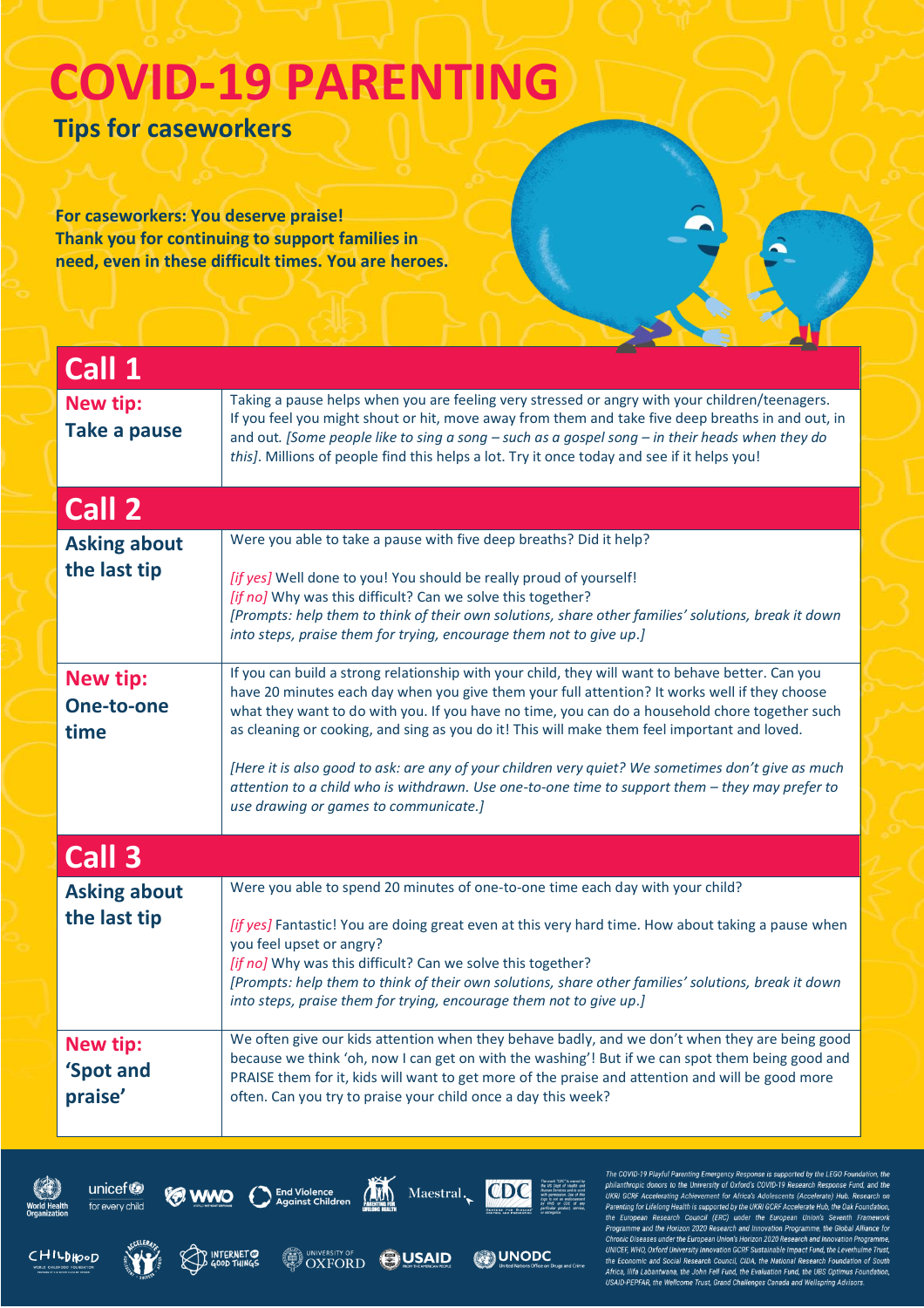**Tips for caseworkers**

**For caseworkers: Thank you for your dedication and commitment to keep contacting these families. We are so grateful to you.**

| Call 4                                             |                                                                                                                                                                                                                                                                                                                                                                                                                                                                                                  |  |
|----------------------------------------------------|--------------------------------------------------------------------------------------------------------------------------------------------------------------------------------------------------------------------------------------------------------------------------------------------------------------------------------------------------------------------------------------------------------------------------------------------------------------------------------------------------|--|
| <b>Asking about</b><br>the last tip                | Were you able to spot and praise your children for behaving well?<br>[If yes] Well done!<br>[if no] What made this difficult? Can we solve this together?<br>[Prompts: help them to think of their own solutions, share other families' solutions, break it down<br>into steps, praise them for trying, encourage them not to give up.]                                                                                                                                                          |  |
| <b>New tip:</b><br><b>Take care of</b><br>yourself | How are you feeling? It's important to look after yourself too. When your children are asleep, is<br>there something you could do for yourself that makes you feel happier? Can you try this week to<br>give yourself some healthy breaks?<br>[Prompts: talking to someone, singing, having a cup of tea.]                                                                                                                                                                                       |  |
| Call 5                                             |                                                                                                                                                                                                                                                                                                                                                                                                                                                                                                  |  |
| <b>Asking about</b><br>the last tip                | Were you able to give yourself some breaks this week? What did you do?<br>[if yes] Well done - you deserve it. How is praising your children going?<br>[if no] What made this difficult? Can we solve this together?<br>[Prompts: help them to think of their own solutions, share other families' solutions, break it down<br>into steps, praise them for trying, encourage them not to give up.]                                                                                               |  |
| <b>New tip:</b><br>Say go rather<br>than stop      | Try telling your child exactly what you want them to do - rather than what you don't want them<br>to do (which we do a lot!). Try saying, 'please tidy up' instead of 'don't make a mess'.                                                                                                                                                                                                                                                                                                       |  |
| Call 6                                             |                                                                                                                                                                                                                                                                                                                                                                                                                                                                                                  |  |
| <b>Asking about</b><br>the last tip                | Were you able to tell your child what you wanted them to do, rather than what you didn't want<br>them to do?<br>[If yes] Well done - tell me about a time you did this! Are you taking a pause with deep breaths<br>when you feel upset or angry?<br>[if no] What made this difficult? Can we solve this together?<br>[Prompts: help them to think of their own solutions, share other families' solutions, break it down<br>into steps, praise them for trying, encourage them not to give up.] |  |
| <b>New tip:</b><br><b>Preventing</b><br>anger      | Our children can make us really angry. But often that anger is also about our situation. Many<br>parents are more likely to feel angry when they are hungry or tired or feeling lonely. Is there<br>something that always makes you less able to be calm? Can we think about ways to help with<br>this? [Prompts: talk to someone if feeling lonely, take a rest.]                                                                                                                               |  |

CHILDHOOD





**AR INTERNET** 



OXFORD ON NAID



**ON UNODC** 

The COVID-19 Playful Parenting Emergency Response is supported by the LEGO Foundation, the philanthropic donors to the University of Oxford's COVID-19 Research Response Fund, and the UKRI GCRF Accelerating Achievement for r areniming for increments a supported by the change of the European Union's Seventh Framework<br>The European Research Council (ERC) under the European Union's Seventh Framework<br>Programme and the Horizon 2020 Research and In UNICEF, WHO, Oxford University Innovation GCRF Sustainable Impact Fund, the Lev The Connomic and Social Research Council, CIDA, the National Research Foundation of South<br>Africa, Ilifa Labantwana, the John Fell Fund, the Evaluation Fund, the UBS Optimus Foundation,<br>USAID-PEPFAR, the Wellcome Trust, Gra